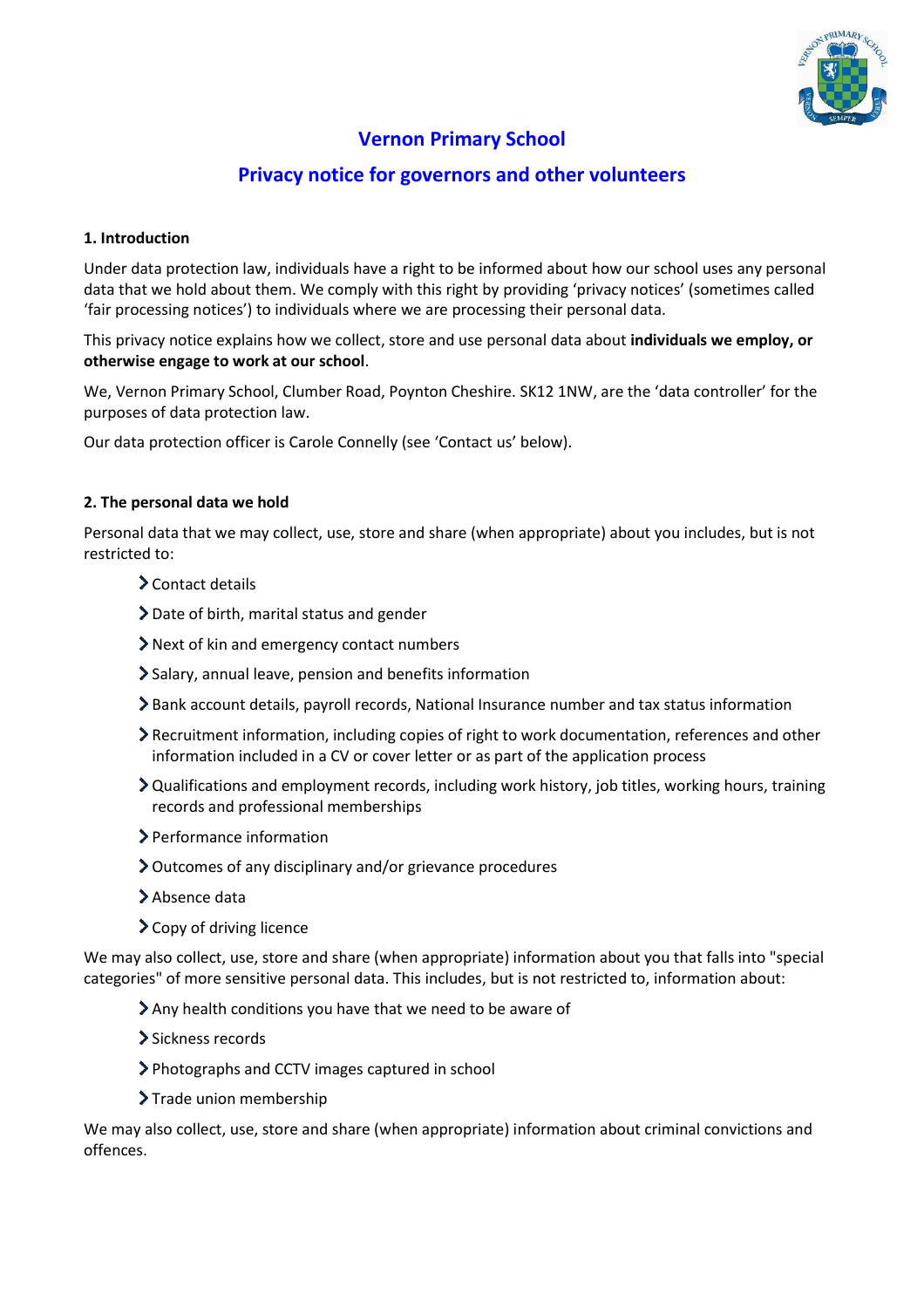We may also hold data about you that we have received from other organisations, including other schools and social services, and the Disclosure and Barring Service in respect of criminal offence data.

#### **3. Why we use this data**

We use the data listed above to:

- a) Enable you to be paid
- b) Facilitate safe recruitment, as part of our safeguarding obligations towards pupils
- c) Support effective performance management
- d) Inform our recruitment and retention policies
- e) Allow better financial modelling and planning
- f) Enable equalities monitoring
- g) Improve the management of workforce data across the sector
- h) Support the work of the School Teachers' Review Body

#### **3.1 Use of your personal data for marketing purposes**

Where you have given us consent to do so, we may send you marketing information by email or text promoting school events, campaigns, charitable causes or services that may be of interest to you.

You can withdraw consent or 'opt out' of receiving these emails and/or texts at any time by clicking on the 'Unsubscribe' link at the bottom of any such communication, or by contacting us (see 'Contact us' below).

#### **3.2 Use of your personal data in automated decision making and profiling**

We do not currently process any personal data through automated decision making or profiling. If this changes in the future, we will amend any relevant privacy notices in order to explain the processing to you, including your right to object to it.

Staff members have a right to object to profiling and, in the case of automated decision making, a right to:

- Obtain human intervention;
- Express their point of view; and
- Obtain an explanation of the decision made and challenge it

#### **4. Our lawful basis for using this data**

Our lawful bases for processing your personal data for the purposes listed in section 3 above are as follows:

- For the purposes of 'E','F', 'G','H', in accordance with the 'public task' basis we need to process data to fulfil our statutory function as a school as set out here:
- For the purposes of 'B', in accordance with the 'legal obligation' basis we need to process data to meet our responsibilities under law as set out here:
- For the purposes of 'D' in accordance with the 'consent' basis we will obtain consent from you to use your personal data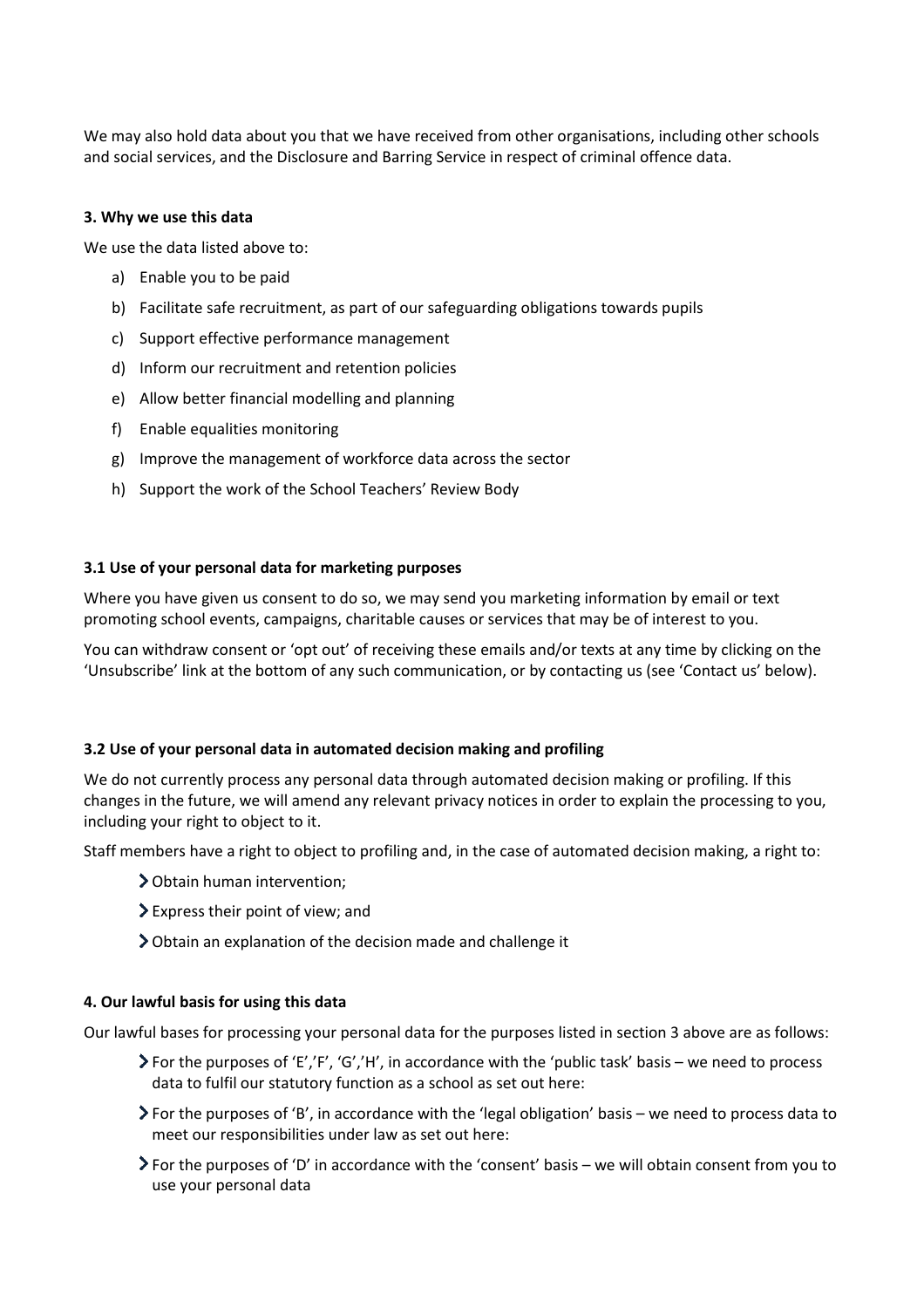For the purposes of 'A','C' in accordance with the 'contract' basis – we need to process personal data to fulfil a contract with you or to help you enter into a contract with us

Where you have provided us with consent to use your data, you may withdraw this consent at any time. We will make this clear when requesting your consent, and explain how you would go about withdrawing consent if you wish to do so.

### **4.1 Our basis for using special category data**

For 'special category' data, we only collect and use it when we have both a lawful basis, as set out above, and one of the following conditions for processing as set out in data protection law:

- We have obtained your explicit consent to use your personal data in a certain way
- We need to perform or exercise an obligation or right in relation to employment, social security or social protection law
- We need to protect an individual's vital interests (i.e. protect your life or someone else's life), in situations where you're physically or legally incapable of giving consent
- The data concerned has already been made manifestly public by you
- We need to process it for the establishment, exercise or defence of legal claims
- We need to process it for reasons of substantial public interest as defined in legislation
- We need to process it for health or social care purposes, and the processing is done by, or under the direction of, a health or social work professional or by any other person obliged to confidentiality under law
- $\triangleright$  We need to process it for public health reasons, and the processing is done by, or under the direction of, a health professional or by any other person obliged to confidentiality under law
- We need to process it for archiving purposes, scientific or historical research purposes, or for statistical purposes, and the processing is in the public interest

For criminal offence data, we will only collect and use it when we have both a lawful basis, as set out above, and a condition for processing as set out in data protection law. Conditions include:

- We have obtained your consent to use it in a specific way
- We need to protect an individual's vital interests (i.e. protect your life or someone else's life), in situations where you're physically or legally incapable of giving consent
- $\sum$  The data concerned has already been made manifestly public by you
- We need to process it for, or in connection with, legal proceedings, to obtain legal advice, or for the establishment, exercise or defence of legal rights
- $\triangleright$  We need to process it for reasons of substantial public interest as defined in legislation

#### **5. Collecting this data**

While the majority of information we collect about you is mandatory, there is some information that can be provided voluntarily.

Whenever we seek to collect information from you, we make it clear whether you must provide this information (and if so, what the possible consequences are of not complying), or whether you have a choice.

Most of the data we hold about you will come from you, but we may also hold data about you from: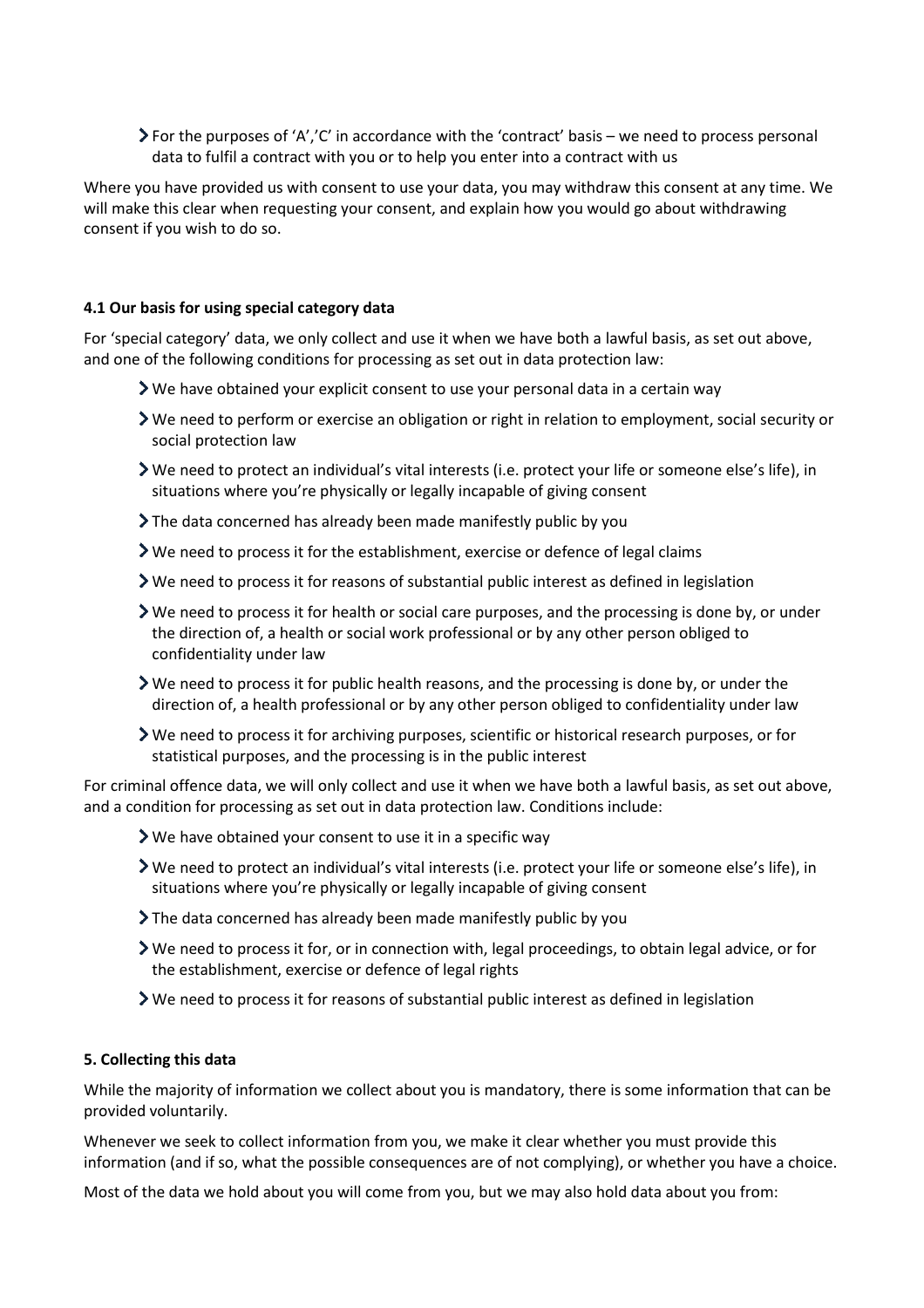- >Local authorities
- Government departments or agencies
- Police forces, courts, tribunals

#### **6. How we store this data**

We keep personal information about you while you work at our school. We may also keep it beyond your employment at our school if this is necessary. Our records retention schedule sets out how long we keep information about staff.

We have put in place appropriate security measures to prevent your personal information from being accidentally lost, used or accessed in an unauthorised way, altered or disclosed.

We will dispose of your personal data securely when we no longer need it.

#### **7. Who we share data with**

We do not share information about you with any third party without consent unless the law and our policies allow us to do so.

Where it is legally required, or necessary (and it complies with data protection law), we may share personal information about you with:

- Our local authority to meet our legal obligations to share certain information with it, such as safeguarding concerns
- Government departments or agencies
- > Our regulator, Ofsted
- Suppliers and service providers such as Cheshire East, Computeam
- > Financial organisations
- > Our auditors
- Survey and research organisations
- > Health authorities
- $\blacktriangleright$  Security organisations
- > Health and social welfare organisations
- Professional advisers and consultants
- Charities and voluntary organisations
- Police forces, courts, tribunals

## **7.1 Transferring data internationally**

Where we transfer your personal data to a country or territory outside the European Economic Area, we will do so in accordance with data protection law.

In cases where we have to set up safeguarding arrangements to complete this transfer, you can get a copy of these arrangements by contacting us.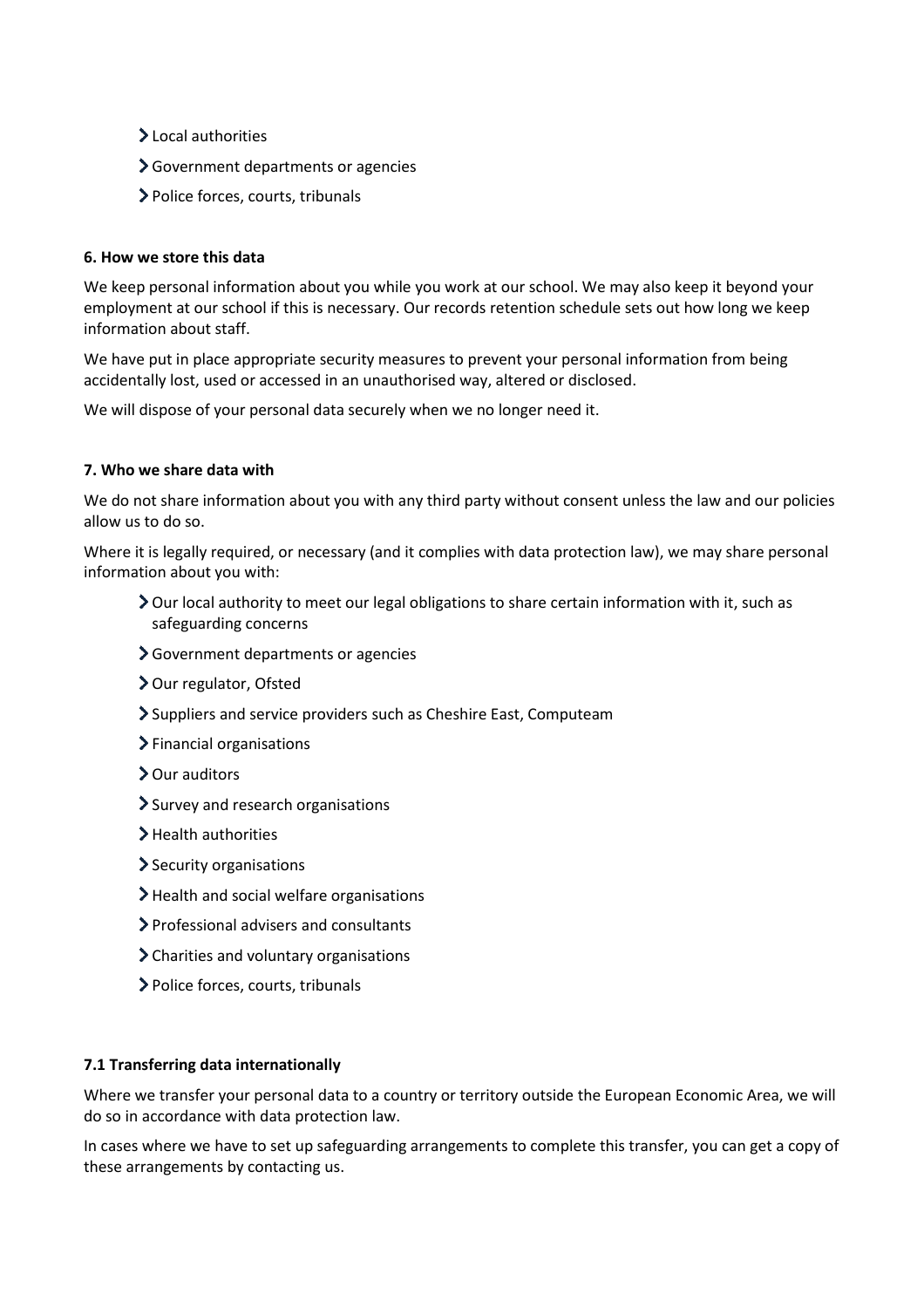## **8. Your rights**

#### **8.1 How to access personal information that we hold about you**

You have a right to make a 'subject access request' to gain access to personal information that we hold about you.

If you make a subject access request, and if we do hold information about you, we will (subject to any exemptions that may apply):

- Give you a description of it
- Tell you why we are holding and processing it, and how long we will keep it for
- Explain where we got it from, if not from you
- Tell you who it has been, or will be, shared with
- Let you know whether any automated decision-making is being applied to the data, and any consequences of this
- $\sum$  Give you a copy of the information in an intelligible form

You may also have the right for your personal information to be transmitted electronically to another organisation in certain circumstances.

If you would like to make a request, please contact us (see 'Contact us' below).

#### **8.2 Your other rights regarding your data**

Under data protection law, you have certain rights regarding how your personal data is used and kept safe. For example, you have the right to:

- Object to our use of your personal data
- > Prevent your data being used to send direct marketing
- Object to and challenge the use of your personal data for decisions being taken by automated means (by a computer or machine, rather than by a person)
- In certain circumstances, have inaccurate personal data corrected
- In certain circumstances, have the personal data we hold about you deleted or destroyed, or restrict its processing
- $\sum$  In certain circumstances, be notified of a data breach
- Make a complaint to the Information Commissioner's Office
- $\sum$  Claim compensation for damages caused by a breach of the data protection regulations

To exercise any of these rights, please contact us (see 'Contact us' below).

#### **9. Complaints**

We take any complaints about our collection and use of personal information very seriously.

If you think that our collection or use of personal information is unfair, misleading or inappropriate, or have any other concern about our data processing, please raise this with us in the first instance.

Alternatively, you can make a complaint to the Information Commissioner's Office: